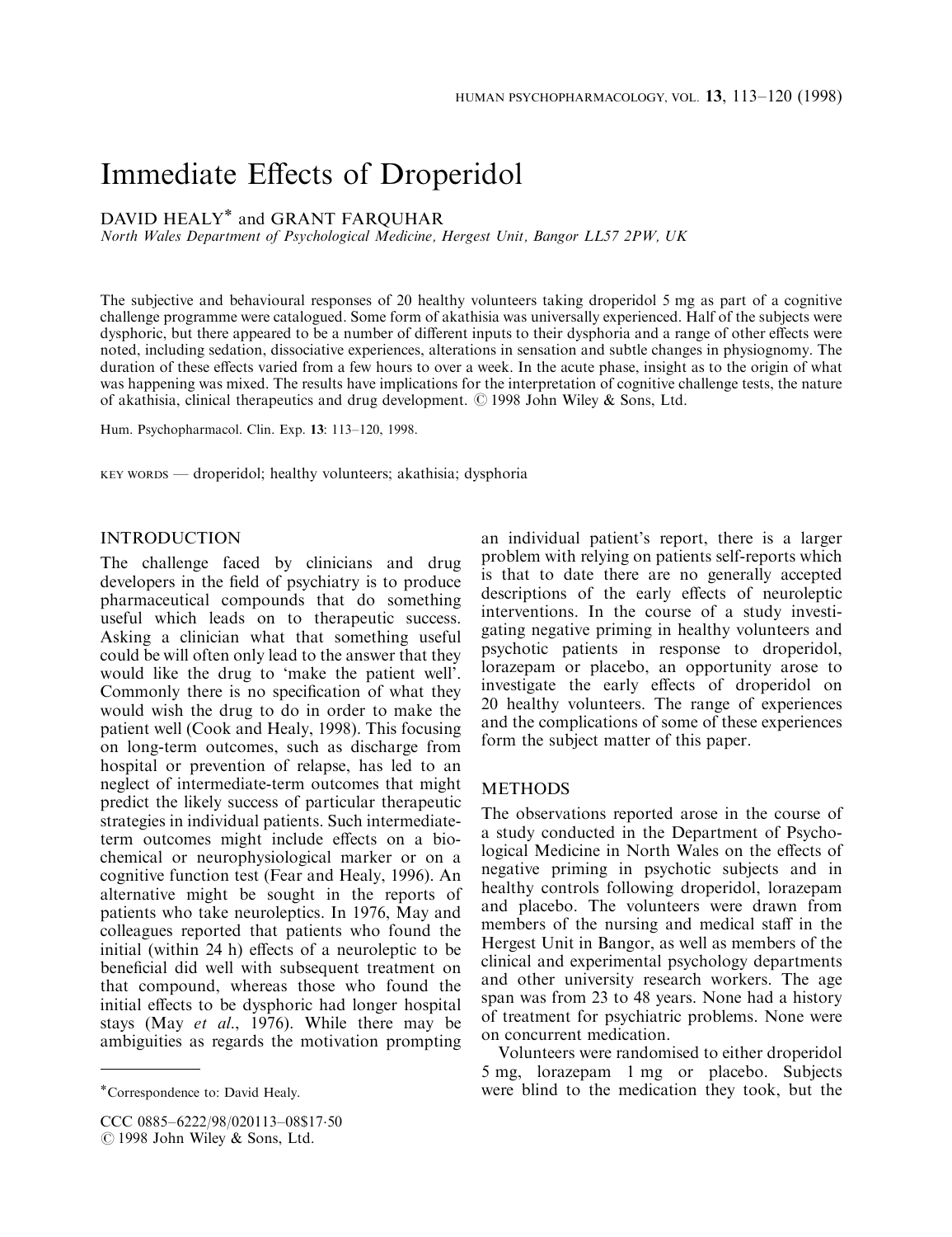supervisor of the negative priming session was not. None of the subjects identified with confidence the compound they had had during the testing session, although nine of those who took droperidol expressed a belief before the end of the session that they had had something. Instructions to the subjects both before and after testing were that they might have had any of the three compounds and that because they might have had a benzodiazepine they should avoid alcohol that evening. All subjects were given  $4 \times$  procyclidine 5 mg pills regardless of whether they had had droperidol, lorazepam or placebo and told they could use these if it seemed appropriate and that they could contact the investigators, whose phone numbers they were given, should they experience undue difficulties (only one availed of this option). No subjects were told what compound they had had until all subjects had completed the experimental protocol, except for one subject who because of ongoing effects it was decided to break the blind 24 h later.

The trial protocol involved 30 min spent at three negative priming tests delivered by computer on the day prior to the administration of the compound. The following day the compound was administered in orange juice. On the day of testing, the subjects repeated the battery of three tests 1 h after drug intake and subsequently 3 h after intake.

Three methods of data collection were employed. First, notes were kept of all adverse experiences reported by all subjects to the experimenter in response to direct questioning during the testing sessions. Second, all subjects were interviewed individually in the weeks following the testing session. They were each encouraged to write a report of their experiences; these are available for inspection. Third, two focus groups were convened in which 12 of the 20 affected subjects participated. These groups were aimed at isolating common elements to the experience. All findings discussed here had been reported during the blind phase of the study. The focus groups were used to achieve some consensus on appropriate descriptors of the states described. No states are described that occurred in one subject only.

## RESULTS

None of the 20 subjects who had droperidol had a neutral or pleasant experience. None of those who had either lorazepam or placebo had an adverse experience, apart from sedation in the case of lorazepam. There were both short and longer-term effects of droperidol, which will be considered together, with the issue of the mean duration of effects being discussed separately.

#### Akathisia

Droperidol, in this dose under these circumstances, induced restlessness in all 20 subjects. All subjects reported great difficulties with the completion of the tests. The tests it should be noted are boring. The levels of impatience experienced, however, were marked with some subjects remarking that they became belligerent or felt like putting a boot through the computer screen. Such reactions were out of character and were not reported in either the placebo or lorazepam groups. Fifteen of the 20 tested reported a mixture of reassurance by and irritation with the presence of the experimenter.

The restlessness had both clear motor and other components. Six of 20 subjects had what appeared to the experimenter to be visibly observable mild motor restlessness. One subject had to leave the experimental situation, although he did not attribute this at the time to the experimental compound. In contrast, all volunteers subjectively felt impatient and restless such that they wanted to get up and walk out of the testing room. When out of the room, however, either between sessions or after the testing session was over this restlessness continued for all subjects until at least that evening. The experience inhibited their ability to engage in normal social interactions. They felt there was a loss of composure in such situations, stemming in part from a sense of impatience with normal social interactions. Fifteen of the 20 found themselves to be irritable and belligerent.

Ten subjects felt that going to bed and remaining still might be a means to cope with the restlessness they were otherwise experiencing. This appeared to be an effort to manage restlessness by reducing stimulation. One of the subjects compared the predicament to that experienced by someone who might be sea-sick  $-\text{in}$  both cases there was switch to monitoring and attempting to manage internal stimuli rather the more usual focus on external stimuli. Six subjects, however, when in bed felt too restless to stay there. A feeling that a number of subjects had while snoozing or sleeping was that if they moved something would happen or would go wrong.

The experience of akathisia lasted until the evening of the day of testing for all subjects. For seven it had cleared up by the following morning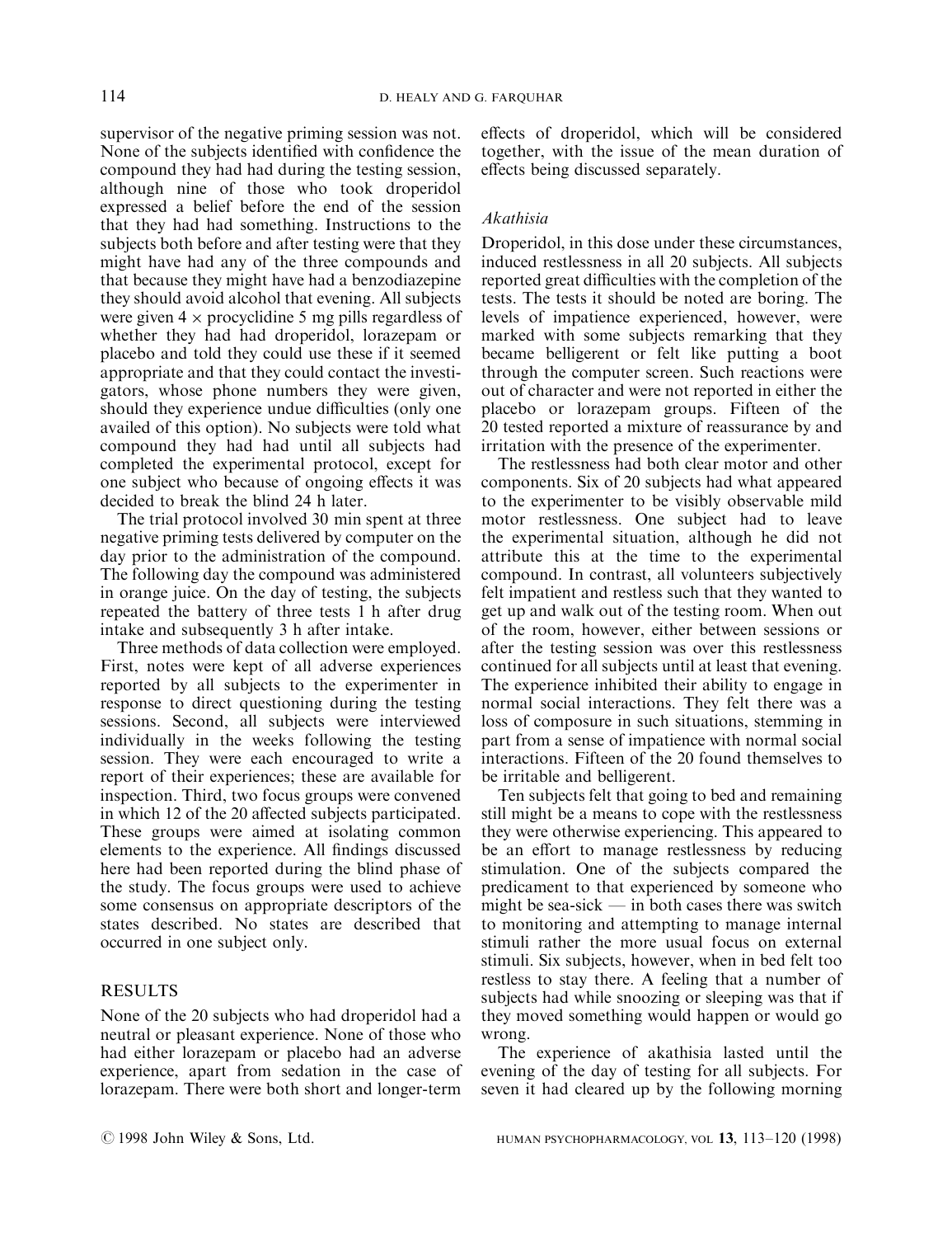or was only mildly present. Five subjects took procyclidine but none found that it substantially alleviated the experience. Seven took alcohol and these seven reported what appeared to be better effects from the alcohol than procyclidine. Two subjects took both procyclidine and alcohol and both claimed that the alcohol was more helpful. For the remaining 13 subjects the experience lasted at least through the following day and for eight, although waxing and waning during subsequent days, the problem lasted even longer regardless of the measures taken to alleviate it.

#### Sedation

Seventeen of the 20 subjects felt, in their words, sedated. Seven snoozed during the breaks between testing sessions, some feeling unable not to. Ten went to bed immediately on returning home that afternoon or early evening. Some slept successfully at that point, but others, owing to restlessness, did not. It was difficult to tease apart a proper sedative effect of the droperidol from the feeling of boredom in the test situation, but also from the feeling that things had become more effortful. Some subjects felt tired at the prospect of doing things and felt that they might not have been feeling sedated if the sense of effortfulness were lifted. There is a question, therefore, about the nature of this 'sedative' effect or the number of its component parts.

#### Dysphoria

Eleven subjects reported dysphoria while the other nine were quite sure that although akathisic, they were not dysphoric in any meaningful sense of that word. The onset of dysphoria in most cases was relatively immediate with one subject breaking down in tears within an hour of having droperidol. In part dysphoria appeared to mean an experience during the testing session that personal horizons were closing in. Another component appeared to stem from an anxiety that the state was likely to go on forever. Yet another component seemed to stem from the effort they were now having to make even to do the most simple things; they found this tremendously dispiriting and worried that everything would take a comparable effort in the future. Some of these subjects found themselves remembering some of the unhappiest moments in their life, perhaps owing to state dependent effects. There was a feeling of the return of mood-dependent memories, of having fallen back into traps they had been in the past. This, in some instances, was accompanied by an evocation of imagery from the past, on others it simply appeared to be an evocation of feelings. Suicidal feelings emerged acutely in two subjects and were entertained in two more subjects whose reactions continued over succeeding days.

There was a growing element of anxiety for a number of subjects when the condition appeared to persist. Some had expected that when they got home and back into their normal routine that they would feel well and they were alarmed when they did not feel well. Others wondered whether they had done some irreversible damage to their  $brain$ s  $-$  this was particularly the case for those subjects for whom the effects lasted more than 24 h. Even when the condition began to ameliorate, four of the subjects with longer lasting reactions described feeling vulnerable as though they were standing on the edge of a possible relapse.

#### Other experiences reported

Among other experiences reported were skin hypersensitivity, which was reported by five subjects. This was an odd feeling of either fleeting tingling or painful sensations in arms or legs or in the trunk. One subject found the seat belt of her car very uncomfortable. It can be noted that sensations of this sort are a commonly unrecognised, but not infrequent, occurrence in neuroleptic induced extrapyramidal syndromes (Decina et al., 1992).

One subject had very marked rhinorrhoea. This is listed in the datasheet for droperidol as a possibility. Six subjects reported an aching feeling in their muscles as though they were on the verge of the onset of a flu. One subject reported a wheezing that was consistent with a respiratory dyskinesia, another reported a change in voice quality and ability to speak that might have been consistent with a laryngeal dyskinesia and one subject reported word finding difficulties that lasted for several days.

Six subjects had very obvious 'freezing' responses during the course of the testing sessions. Images would flash up on the computer screen that required a response, but the subject was left looking at the screen and did not respond. This immobility was experienced by subjects as a lack of caring about the outcome. There was a general feeling common to all subjects to some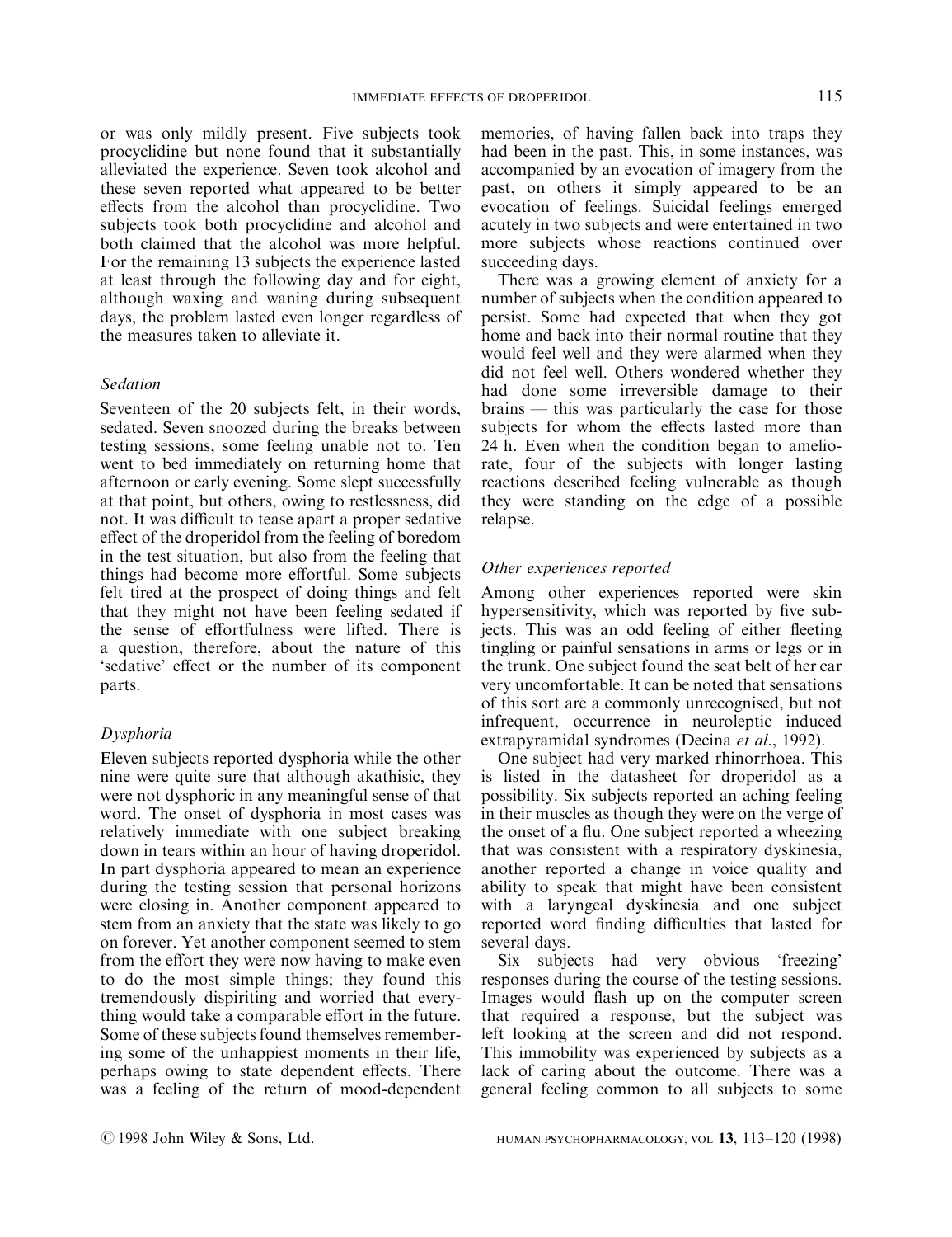extent of disengagement  $\rightharpoonup$  a feeling of uninvolvement with tasks in hand. While feeling disengaged and uninterested, a number of subjects reported what appeared to be a paradoxical heightening of visual or auditory perceptions.

Mental effort appeared to be difficult, with all subjects reporting some problems with concentration. Apparently simple tasks, such as obtaining a sandwich from a sandwich machine, proved too difficult for some people, which contributed in turn to the dysphoria mentioned above.

There were subtle changes in physiognomy in some subjects, noticeable to the observing experimenter, which in some cases were later remarked on independently by relatives of the participants. These appeared to involve changes to skin and hair as well as a `shrunken' appearance, that to the observing experimenter had the appearances of an incipient influenzal infection. Changes of this sort led to one of the participants being later described, by a team member unaware of their participation in the study, as looking like a chronic schizophrenic.

#### Duration

The duration of adverse effects varied markedly. Four subjects essentially had recovered that night or following their sleep that night. A further three subjects reported feeling somewhat flat or hungover the next day, but otherwise little the worse for wear. Five subjects remained intensely restless the following day, but the problem cleared toward the end of the second day. Of the remaining eight subjects, three were restless into their third day, but the problem cleared up then. Five subjects were restless and/or dysphoric for more than three days. Of these, three remained unwell for a week after the initial testing session. In the case of two of those three subjects, the effects subsided very gradually across the week, but in the case of one the effects escalated from the first day to reach a peak on the third day and only subsided slowly thereafter. All subjects had recovered fully after a week and none have had subsequent sequelae.

#### Insight

Only two of those who took droperidol reported discomfort during the testing session. Although some subjects were observably more impatient, even these did not report a clear recognition at the time that they had had droperidol. Five subjects felt that they must have had something owing to the sedative effects, two because of their dysphoria and two owing to a prior familiarity with alterations in the experience of the self under the influence of psychoactive agents. Of the remaining eleven, a number left the final testing session still not certain that they had had an active agent.

When challenged on the discrepancy between their reports of no undue discomfort at the time of testing and subsequent reports of extreme distress all subjects recognised a paradox. The 18 subjects who had not reported distress at the time of testing subsequently reported that even when they were denying discomfort they had been acutely restless, impatient or dysphoric. One explanation for this dissociation was an unwillingness to report these subjective effects in case they indicated they had been taken in by the experimental protocol. There was also a feeling that they didn't want to be affected and that not acknowledging a problem might help it to go away. There was a disbelief that a small dose of a psychotropic agent in common use not noted to produce severe problems could be causing such discomfort. Thus there appeared to be some awareness of an altered state, but an unwillingness or inability to admit to this altered state, owing in part to the rapidity of its onset and in part to a more general difficulty in pinpointing the distinctive features of an unusual experience.

There are a number of other features to the issue of insight and dissociation. Some subjects were later that day reported by co-habitees to look more than ordinarily calm and relaxed, who at the same time described themselves as internally seething. There can therefore be a substantial lack of insight on the part of external observers, misled perhaps by possible early Parkinsonian signs in the features of those affected. Of those who experienced dysphoria, half clearly blamed the drug and recruited no 'depressive' responses. The other half, while aware the drug had triggered the dysphoria, believed the experience revealed something about  $them$  — what may be depressive responses appear to have been mobilised.

Finally five subjects reported 'flashback akathisia'. In two of those with the longest lasting reactions, there was an initial concern that these heralded yet further episodes of restlessness and irritability. A more general impression among the five subjects reporting these effects, however, was that sensitised by their experience they were now more aware of minor levels of irritability or `naturally occurring akathisia' or restlessness that had gone unnoticed previously.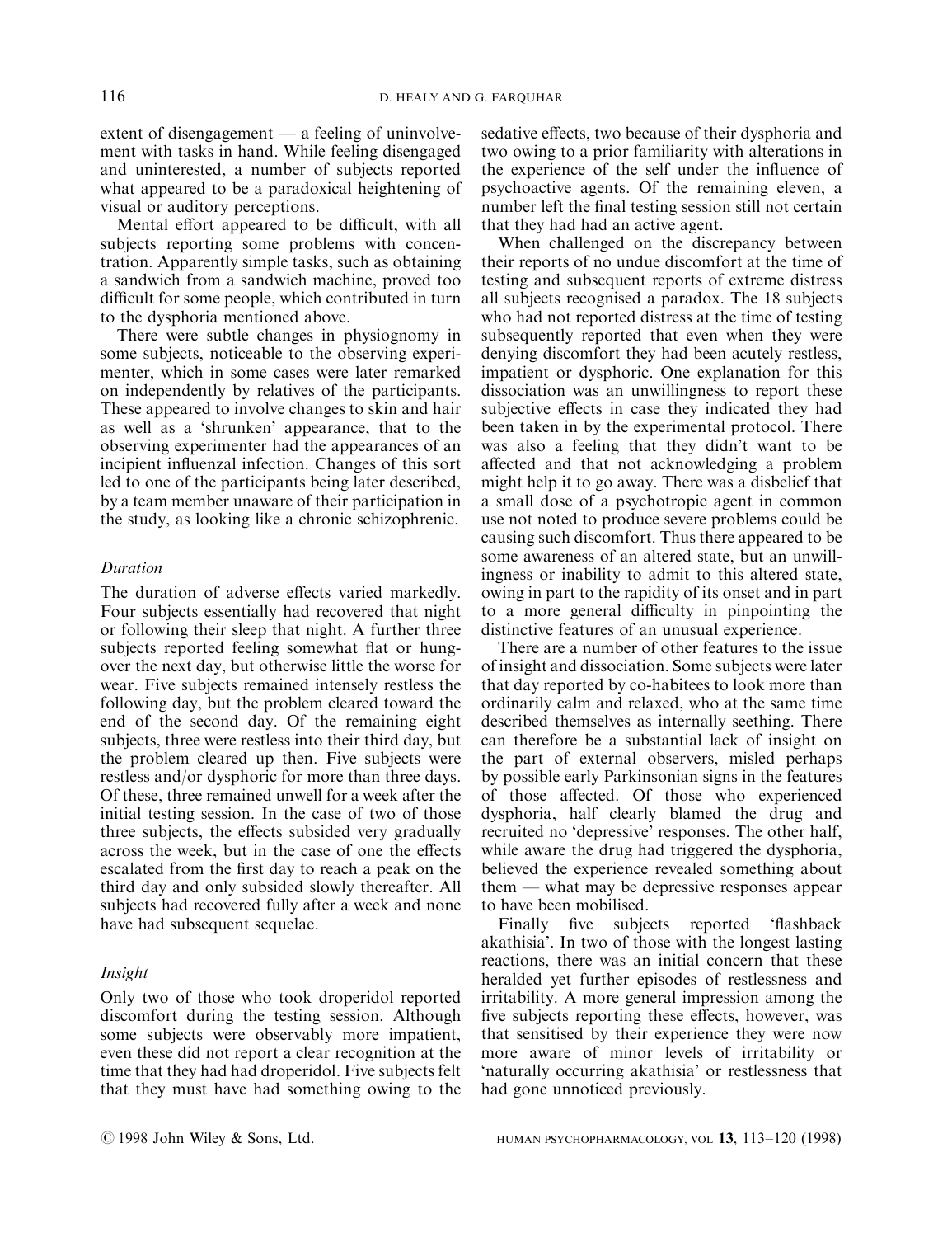#### Context

Aspects to the experiences appeared to be constrained by context. Part of the difficulty initially may have stemmed from having to do the tests, which perhaps because of their boring and repetitive nature, contributed to the stimulation of impatience and discomfort (although this did not happen in the placebo and lorazepam groups). A number of subjects reported that while they became more irritable in the testing situation, at other times when they were more likely to be irritable, such as when driving their car, their normal levels of irritability were reduced. Other subjects reported that when they resigned themselves to doing nothing, such as when they were lying in bed, that the experience of detachment and disengagement was not unpleasant. The problems started when there was a perceived requirement to perform.

### **DISCUSSION**

These results have implications for a number of different areas of research in psychopharmacology. One area concerns the reports of depression and suicidal behavior induced by reserpine, which began appearing shortly after its use in the treatment of hypertension in the 1950s (Wallace, 1955). Reserpine is a neuroleptic and accordingly one possibility is that the mechanism by which the changes in state were brought about may be somewhat similar to that by which droperidol induced dysphoria, restlessness and possible suicidality in this study. Such effects may happen even though neuroleptics are effective drugs in the treatment of both anxiety and depressive states. Indeed, the first randomised controlled trial of reserpine in psychiatry showed it to be effective in the treatment of anxious and depressive states (Davies and Shepherd, 1955). There would seem to be implications from this for a whole generation of theories which have directly or indirectly been associated with the supposed 'depressing' effects of reserpine and an association of those effects with monoamine-amine depletion. An alternative is that abrupt changes in monoamine states may produce dysphoria and akathisia rather than depression per se.

In a similar manner, there would appear to be implications for current research on the effects of tryptophan depletion. A proportion of both healthy volunteers and subjects who have been previously depressed appear to become dysphoric following the administration of cocktails deficient in tryptophan (Delgado et al., 1990). It would be of some interest to know whether there is any overlap between individuals who become dysphoric in response to tryptophan depletion and individuals who become dysphoric on droperidol. If there is minimal overlap this might point to a number of different physiological susceptibilities to depressive disorders which could be mapped using cognitive challenge and neuroendocrine strategies. Alternatively, if there is a large overlap, this might point to the role that a number of different provocative stimuli may have in mobilising depressive responses as a final common pathway. This possibility could be investigated by means of attributional style questionnaires and instruments to probe latent self descriptors (Williams et al., 1990). Work in this area to date has used tasks such as the attempted solution of unsolvable anagrams to generate `helplessness'. A dysphoria-inducing psychotropic challenge test, however, would appear to have much greater ecological validity for this work (see also Adeniran et al., 1996).

At present there is an almost complete lack of knowledge on the phenomenology of subjective states such as dysphoria and akathisia. From our data, in line with proposals from King et al. (1995), it would appear that there was some dissociation between these two conditions, in that all subjects recognised an inner restlessness, whereas only half the sample reported dysphoria. In addition, among subjects reporting dysphoria there appeared to be a number of different processes leading to what may be substantially different experiences coded under a common rubric.

There are a number of implications for clinical practice. These included alterations in physiognomy such that observers ignorant of the status of the subject could remark over 24 h later that the subject looked like a chronic schizophrenic. Given that Parkinson's Disease can be accompanied by subtle changes to skin and hair, the possibility needs to be borne in mind that some of the agents we use in the treatment of schizophrenia may by altering certain cues lead to a 'sick look' that stigmatises those in treatment. The shuffling gaits and clumsiness more often associated with high dose regimes have commonly been cited in this regard, but the number and subtlety of these changes may be greater than has been previously appreciated.

Another unexpected and interesting finding was that a number of behaviours that are associated with individuals with schizophrenia, that have ordinarily been seen as part of the illness or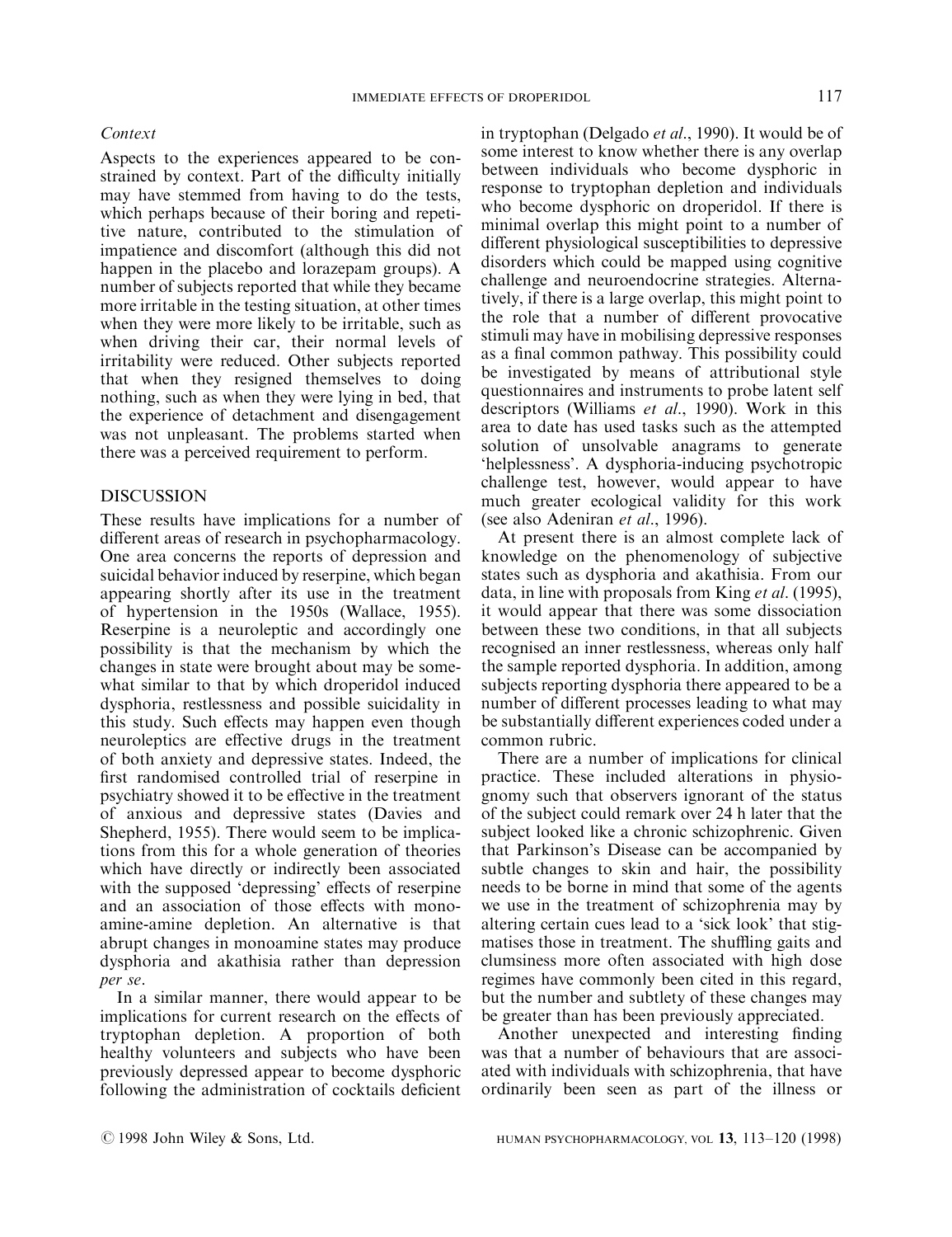otherwise problematic, appeared in a new light following this study. Some could be seen as adaptive strategies to manage side effects. A number of individuals found that the best way to handle their side effects was to disengage from company and take to bed. A number of others found that the most effective antidote to their restlessness was alcohol. This finding has not been reported in the literature. It emerged quite independently from several different volunteers who had been advised as part of the experimental protocol not to take alcohol that evening. Future studies might explore this effect more systematically.

Finally and perhaps most importantly, there is the multi-faceted lack of insight that appears to go with akathisia and dysphoria. A number of observers have drawn attention to the possibility that such effects may lead to suicide or violence (Van Putten, 1974, 1975; Van Putten et al., 1974; Drake and Ehrlich, 1985). These effects may be quite subtle so that nursing staff faced with a patient wishing to leave hospital may not see any reason why such a patient should not be deterred from leaving  $-$  they may appear in possession of their faculties or at least in a state where they would ordinarily be deemed responsible for their actions. These results, however, would suggest that in the circumstances when an individual has begun taking an antipsychotic agent or had their treatment changed, situations may develop in which the patient may appear outwardly normal, but where they may pose a substantially greater threat to either themselves or others than would ordinarily be the case.

There are a number of questions as regards dose regimes. One possibility raised by these reports is that low dose neuroleptics might cause a different range of side effects or problems with a different quality than high doses, although it would seem improbable that the side effects in general are more severe given the success of low dose flupenthixol, for instance, in the management of anxiety states. The possibility of a somewhat paradoxical reversal of the normal dose response curve as regards overall clinical utility rather than individual symptoms, however, should not be entirely discounted in that it is still not clear how effects such as akathisia are mediated. It may, therefore, be that an action on some other receptor, such as sigma receptors, might produce a propensity to akathisia, particularly with the butyrophenones, and that where this is not covered by a higher level of a D2

receptor blockade akathisic effects emerge more clearly. In this case, relatively higher doses may be more useful, even though they may make Parkinsonian effects more likely.

The picture indeed may be quite complex. Akathisia may often appear with as little as 1 mg of a butyrophenone. There may be quite different dose response curves, therefore, for the production of Parkinsonian and akathisic effects that could be explored by concomitantly administering tests, such as the Haase hand-writing test (Haase and Janssen, 1985) and monitoring for akathisia. Furthermore, apparent dose response inductions of dysphoria, for instance, may vary depending on the constraints of the experimental situation. Dysphoria may be more likely to happen as the effort to act increases. Such possibilities may underpin effects reported by Hollister that neuroleptics were more likely to induce dysphoria in healthy volunteers than in psychotic subjects or that any dysphoria induced was likely to be found less tolerable by the healthy volunteer (Hollister, 1961, 1992).

King and colleagues (King *et al.*, 1995; Lynch et al., 1996) reported akathisia and dysphoria in healthy volunteers following haloperidol 5 mg. Half of their subjects were affected by what was, in terms of dose equivalents, possibly a somewhat larger dose of neuroleptic than ours. The time course of side effects was comparable to that found in this study  $-\$  appearing after 3 h and lasting for 8 h or more. They reported no disturbances lasting as long as those found in this study, which may have stemmed from an immediate treatment of unsettled volunteers with intravenous procyclidine, but it is not clear from their reports how long a period of follow-up they employed.

In contrast, Williams and colleagues (Williams et al., 1997) have reported that haloperidol given in a 1 mg i.v. dose to volunteers produced no restlessness or other effects during the subsequent hour and a half as measured using visual analogue rating scales. The differences between their findings and both ours and those of King et al. (1995) may stem from a number of sources. One possibility is that intravenous preparations of haloperidol or other compounds might produce a quite different side effect profile to oral preparations; there is some evidence in support of this. Another is their use of a lower dose, although because of the different compounds and different routes of administration it is difficult to be precise about the comparable magnitudes of the doses. Finally, their period of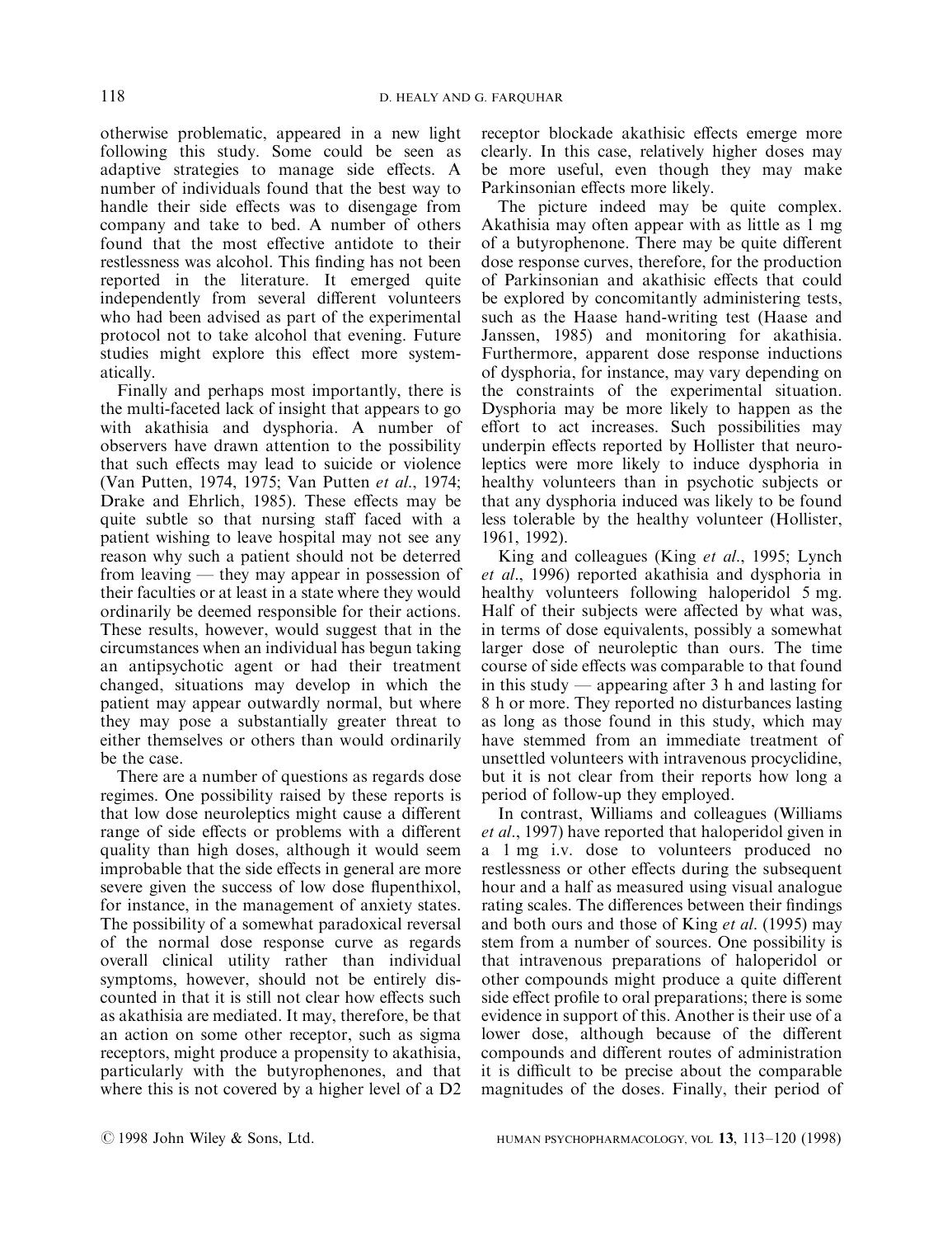observation was considerably shorter than ours and during this period even self-report visual analogue scales may be subject to the effects of confounded insight observed in this study.

Another notable aspect of the dosing regime in this study was that the design was an on again-off again design. This may generate both the problems that occur acutely on starting a compound as well as effects that may stem from discontinuation. In clinical practice, clearly in the ordinary course of events a patient would only be exposed to one set of effects at a time and this may be a much more manageable proposition that being exposed to both sets within a short period of time. In addition, in clinical practice the patient has an opportunity to get accustomed to the increased cost in terms of effort required to engage in activities and has the possibility to adjust their expectations accordingly so that there is less of a mismatch between expectations and outcomes and less hopelessness accordingly. Another aspect of the difference between patients and volunteers is that patients on chronic dosing will develop a tolerance to, rather than just an accommodation to, at least some of the adverse effects.

Finally there is the matter of individual responses to the effects of droperidol. In the field of cognitive challenge testing using psychotropic agents, individual differences in responses have long been recognised (Claridge and Healy, 1994; Healy and Watson, 1995). Systematic testing with personality inventories, such as the EPQ or more recently developed measures, might predict which subjects would have dysphoric responses and which would not. Such effects are likely to have a genetic basis. Quite apart from these differences, however, there was the extended duration of the responses in some individuals compared to others. These differences may reflect variations in metabolizer status that have recently been reported with different neuroleptics (Gill *et al.*, 1997), which may underpin the propensity of  $10-15$  per cent of psychotic subjects to react particularly adversely to neuroleptic treatment (Bowers and Swigar, 1988). The adoption of pharmacogenetic strategies in healthy volunteer studies might permit a better understanding of how particular symptoms, such as dissociative experiences, as well as akathisia, dysphoria and a number of other mental states, relate to underlying neurophysiological functions.

The present study was largely qualitative in nature with some quantitative aspects. This was appropriate in order to establish the issues that might be suitable for further investigation. Further qualitative studies under different conditions are called for to explore context dependent aspects of the issues touched on here and to permit the development and standardisation of the rating instruments that will be necessary for any future quantification of the frequency with which some of the phenomena described here occur and the extent to which they impinge on daily functioning.

While the volunteers involved underwent considerable discomfort, those working in the mental health services all found the experience illuminating. They expected it to influence their clinical practice and despite their discomfort felt further studies should be undertaken to explore the phenomena further. While such experiences may be educational, there would also seem to be a need to establish safe protocols that expose volunteers to a minimum of discomfort. Subsequent pilot work with lower doses of droperidol (down to 2 mg) and a range of different solutions (blackcurrant or apple juice) did not seem to alleviate the problem. Future studies might consider using another neuroleptic.

This experiment clearly illustrates what the cost in terms of quality of life of some of the older neuroleptics may be. Antipsychotic drugs that do not induce comparable levels of dysphoria or akathisia would seem to be clearly preferable, even if their cost is substantially greater. Unfortunately, at present, the kinds of studies that would establish such findings are not being conducted. In order to tease apart the contribution of the different active principles in any of these cocktail compounds and the interaction of those principles with personality and constitutional profiles as well as the context in which such compounds are given, an ideal experiment would require the availability of several hundred healthy volunteers. The pharmaceutical industry are ideally placed to conduct or support the necessary investigations, but to date the relevance of such studies to drug development has not been clear. Developing pharmaeconomic constraints may alter perceptions in this area.

## REFERENCES

Adeniran, R., Healy, D., Sharp, H. M., Williams, J. M. G., Minors, D. S. and Waterhouse, J. M. (1996). Interpersonal sensitivity predicts depressive symptom response to the circadian rhythm disruption of night work. Psychological Medicine, 26, 1211-1221.